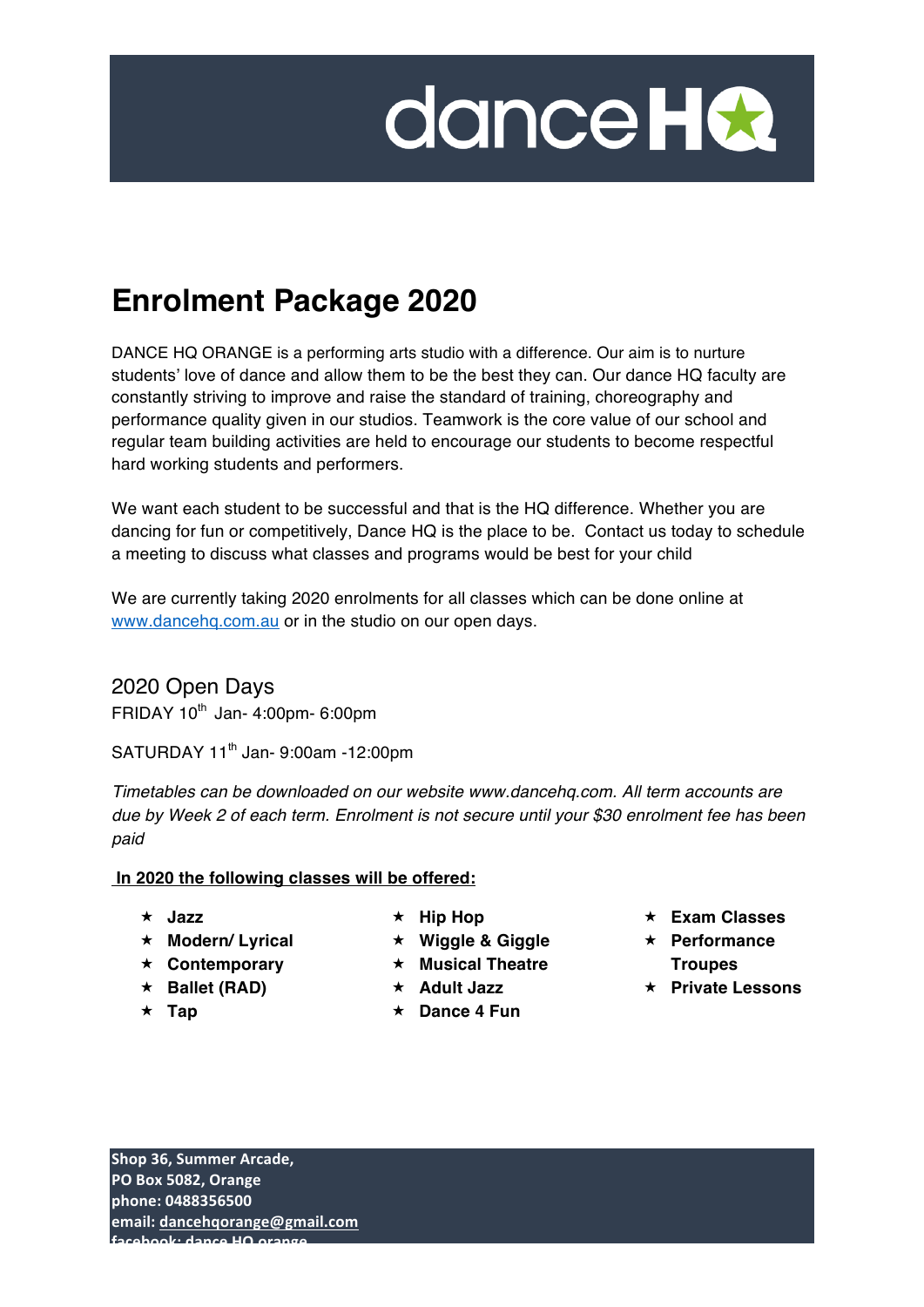$\mathcal{L}(\mathcal{L}(\mathcal{L}))$  and  $\mathcal{L}(\mathcal{L}(\mathcal{L}))$  . The contract of  $\mathcal{L}(\mathcal{L}(\mathcal{L}))$  is a set of  $\mathcal{L}(\mathcal{L})$ 

## Our Classes

**Ballet/Modern/Solos** We all know that ballet is the secret and key element to any outstanding dancer. This year we will have a large focus on improving technique and increasing students' strengths. To assist with this, we are offering two ballet classes, one for grade classes and one for those who wish to do exams.

Both ballet classes will follow the Royal Academy of Dance (RAD) syllabus and students will be graded depending on their level and experience. To be eligible to sit your ballet exam, students must be enrolled in two ballet classes per week. Participation in exams will be solely up to the class teacher and RAD mentor. If you wish to participate in a Modern/Lyrical class or be considered as a soloist, it is compulsory that you are enrolled in at least one Ballet class.

### **Wiggle & Giggle**

**2-4yrs** this class is available for the youngest of the studio, the 2-4yr old girls and boys. Our classes will focus on jazz, tap, rhythm, musicality, singing and self-confidence. This exciting program caters for the new starters as well as the more experienced Wiggle & Giggler!! There will be 4 Classes offered in 2020 and will offer a fun environment for the active pre-schooler. Please note there is a 15-person limit in each of these classes. If classes fill up you will be added to a wait list. If there is enough people on the wait list to start another class, this will be considered.

#### **Performance Jazz ages 7-Opens**

Performance Jazz is for the dedicated dancer who wants to participate in extension training and to learn a variety of dance genres. Students will be in an exciting environment, training with other like minded dancers on a weekly basis. There will be a large focus on jazz technique, choreography in block training sessions which will accelerate their learning and progress. To be in our Performance Jazz class you must be enrolled in at least 3 genres of dance, including Jazz. This team will do approximately 3 eisteddfods and attendance to all eisteddfods is compulsory. Please note all open age students must be enrolled in progressions class to be able to do Opens Jazz

### **Dance 4 Fun ages 7- Opens**

Dance 4 fun is a class that caters for students/ families who love dance but can not commit to the travel or expectations of performance teams. This class will act as a jazz class focusing on technique, flexibility and corner work as well as learning a routine. Dance 4 fun students will only perform in 2 local eisteddfods and the end of year concert however participation in these events is encouraged but not compulsory.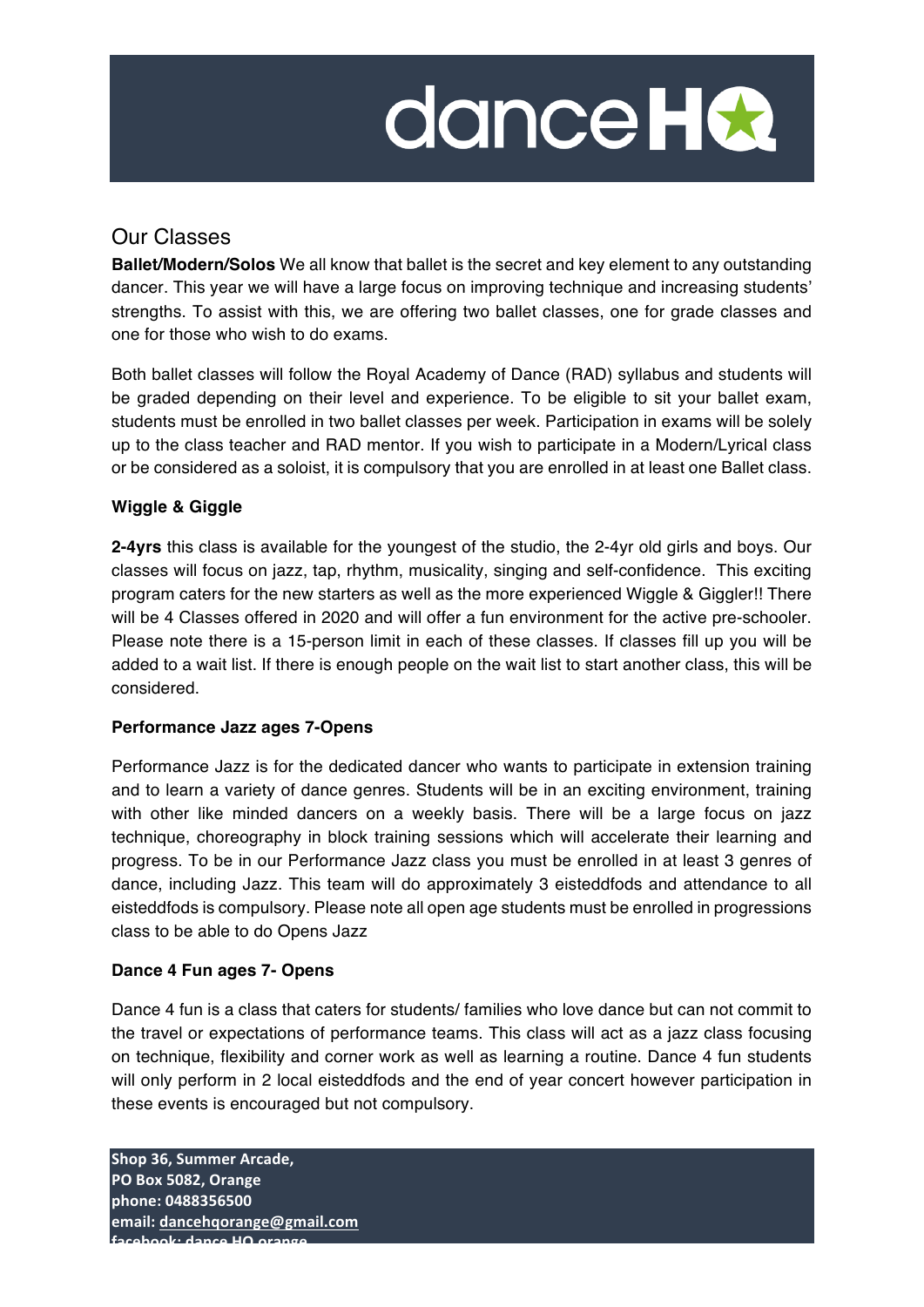$\mathcal{L}(\mathcal{L}(\mathcal{L}))$  and  $\mathcal{L}(\mathcal{L}(\mathcal{L}))$  . The contract of  $\mathcal{L}(\mathcal{L}(\mathcal{L}))$  is a set of  $\mathcal{L}(\mathcal{L})$ 

#### **Contemporary: ages 10 - Opens**

Contemporary is a very versatile and interpretive dance style, combining ballet, lyrical, modern and free movement. It allows beginners to explore the style and pushes the more experienced dancers to new boundaries of body movement. Students wishing to participate in Contemporary classes should also consider enrolling in ballet, however this is not compulsory.

#### **Tap: ages 6 - Adult**

This is a percussive style of dancing. It's name comes from the tapping sound made when the metal plates on the student's shoes touch a hard surface. Students are taught the basics and techniques of tap - this enhances coordination and rhythm. Our tap lessons are choreographed to the latest music and tapping trends.

#### **Hip-Hop: ages 8 - Opens**

We offer a Junior and a Senior hip-hop class. Hip-hop dance refers to street dance styles primarily performed to hip-hop or current music that has evolved as part of hip-hop culture. It includes a wide range of funky styles. At dance HQ we base our hip-hop on a strong Jazz technique with exciting choreography that allows our students to express themselves through movement and let go a little!

#### **Musical Theatre: ages 8 - Opens**

Our Musical Theatre/Entertainment class is a combination of acting, dancing and singing/miming. We base most of our Musical Theatre routines on the music from Broadway shows. This fun class allows for students to become well rounded in their dance training by learning other skills to improve their overall performance and style.

#### **Solo lessons**

Soloists will be selected by class teachers and Principal only. All students interested in participating in solos will need to be enrolled in a Ballet. If you are interested in participating in solos please see reception.

30 minute private lesson: \$25 One hour private lesson: \$40 \$200 soloist card for 10x half hr solos *Payable directly to your teacher*

**Shop 36, Summer Arcade, PO Box 5082, Orange phone: 0488356500** email: dancehqorange@gmail.com facebook: dance **HO** orange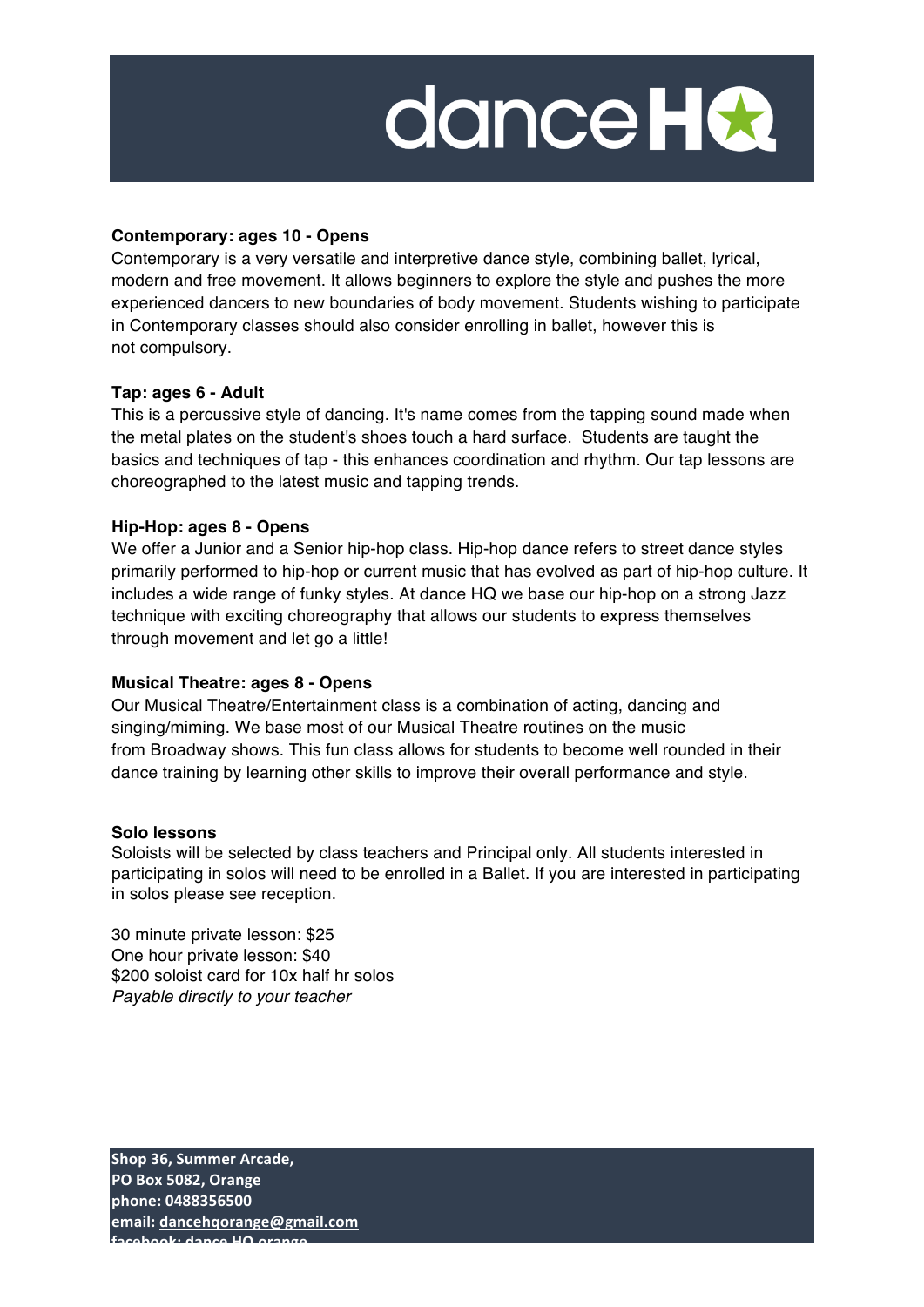$\mathcal{L}(\mathcal{L}(\mathcal{L}))$  and  $\mathcal{L}(\mathcal{L}(\mathcal{L}))$  . The contract of  $\mathcal{L}(\mathcal{L}(\mathcal{L}))$  is a set of  $\mathcal{L}(\mathcal{L})$ 

### Uniform

Uniforms at HQ are compulsory to enhance the student's experience and team environment. We have a range of uniforms available for students to purchase. These make great Christmas or birthday presents. These include:

- Dance HQ Tank tops: \$25
- Dance HQ Long sleeve Tees: \$45
- Dance HQ bike shorts/skirts/ crop tops: \$30 (mix and match)
- Dance HQ Jumpsuits (children's sizes only): \$35
- Wiggle & Giggle tutus: \$55
- Dance HQ Hip Hop Pants: \$25
- Dance HQ hoodie: \$45
- Dance HQ Back Packs: \$50

We also have Dance HQ tracksuits and performance jackets available for purchase however these are made to order. Orders will be placed the beginning of the year and just before eisteddfods however we can not guarantee the will arrive in time for eisteddfods. Orders must be placed and paid for by the  $1<sup>st</sup>$  of March 2019.

#### **Ballet Uniform**

Ballet students should wear a leotard, ballet stockings and ballet shoes. This is so that the teacher can see the dancer and correct and technique when required.

Leotards are available from Kingfisher Clothing Store in Summer Street. There are different colored leotards for each grade, as follows:

Up to 8 years: Light blue

10-12 years: Bloch Leotard in Berry

14 years and over: Black (any style)

All students must have their hair tied back and out of their face so that it doesn't distract them and have the appropriate shoes for the selected dance style.

#### **Shoes (available form Kingfisher)**

Modern/Contemporary shoes: bare feet or half shoes Ballet: Spilt sole Ballet shoes Jazz: 12 years and under: tan coloured Jazz shoes; 13 years and over: wear black Jazz shoes Tap: black Tap shoes Musical Theatre: as per Jazz shoes Hip Hop: as per Jazz shoes/ White joggers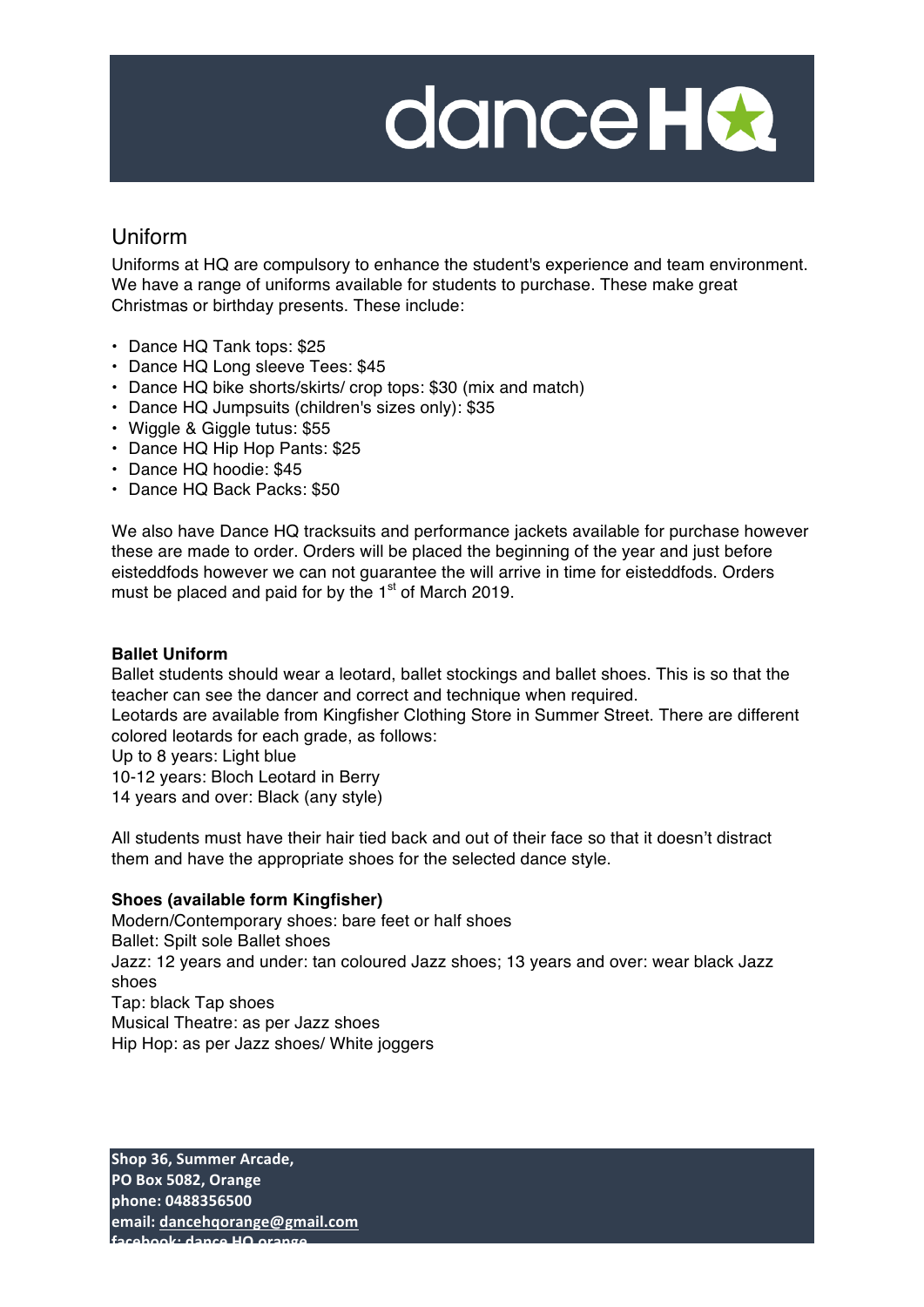$\mathcal{L}(\mathcal{L}(\mathcal{L}))$  and  $\mathcal{L}(\mathcal{L}(\mathcal{L}))$  . The contract of  $\mathcal{L}(\mathcal{L}(\mathcal{L}))$  is a set of  $\mathcal{L}(\mathcal{L})$ 

### Fee structure

Fees are paid on a term basis as follows:

Classes running one and a half hours: \$150 per term\* Classes running 45 minutes – one hour: \$100 per term Classes running 30 minutes: \$50 per term\*

Class discounts are calculated as follows and are per student: 2 classes- \$200 3 classes- \$290 4 classes- \$380 5 classes - \$470 6 classes - \$560 7 or more classes - capped at \$600

Note\* A 30 minute class is counted as .5 of a class, so 2 x 30 minute classes equate to 1 class.

**Family discount**: 3 or more family member discount - 10% of total fee after third child enrolls.

*Term invoices are emailed to you once your enrolment has been approved in Term 1 and then at the beginning of Terms 2, 3, and 4.*

*Please note all term accounts MUST be finalized within the first two weeks of term. Failure to do this will result in non participation in classes or eisteddfods and will incur a 5% late fee.*

#### **Solo lessons**

Soloists will be selected by class teachers and Principal only. All students interested in participating in ballet will need to be enrolled in a Ballet. If you are interested in participating in solos please see reception.

30 minute private lesson: \$25 One hour private lesson: \$40 \$200 soloist card for 10x half hr solos *Payable directly to your teacher*

#### **Annual admin/enrolment fee**

\$30.00 - this covers insurance, eisteddfod entries, studio maintenance and copyright fees. This is an annual fee paid upon enrolment *per family*. This payment will secure your place in the class when you enroll.

**Methods of Payment** Cash, Cheque, EFTPOS (including Visa, MasterCard and debit

**Shop 36, Summer Arcade, PO Box 5082, Orange phone: 0488356500** email: dancehqorange@gmail.com facebook: dance HO orang